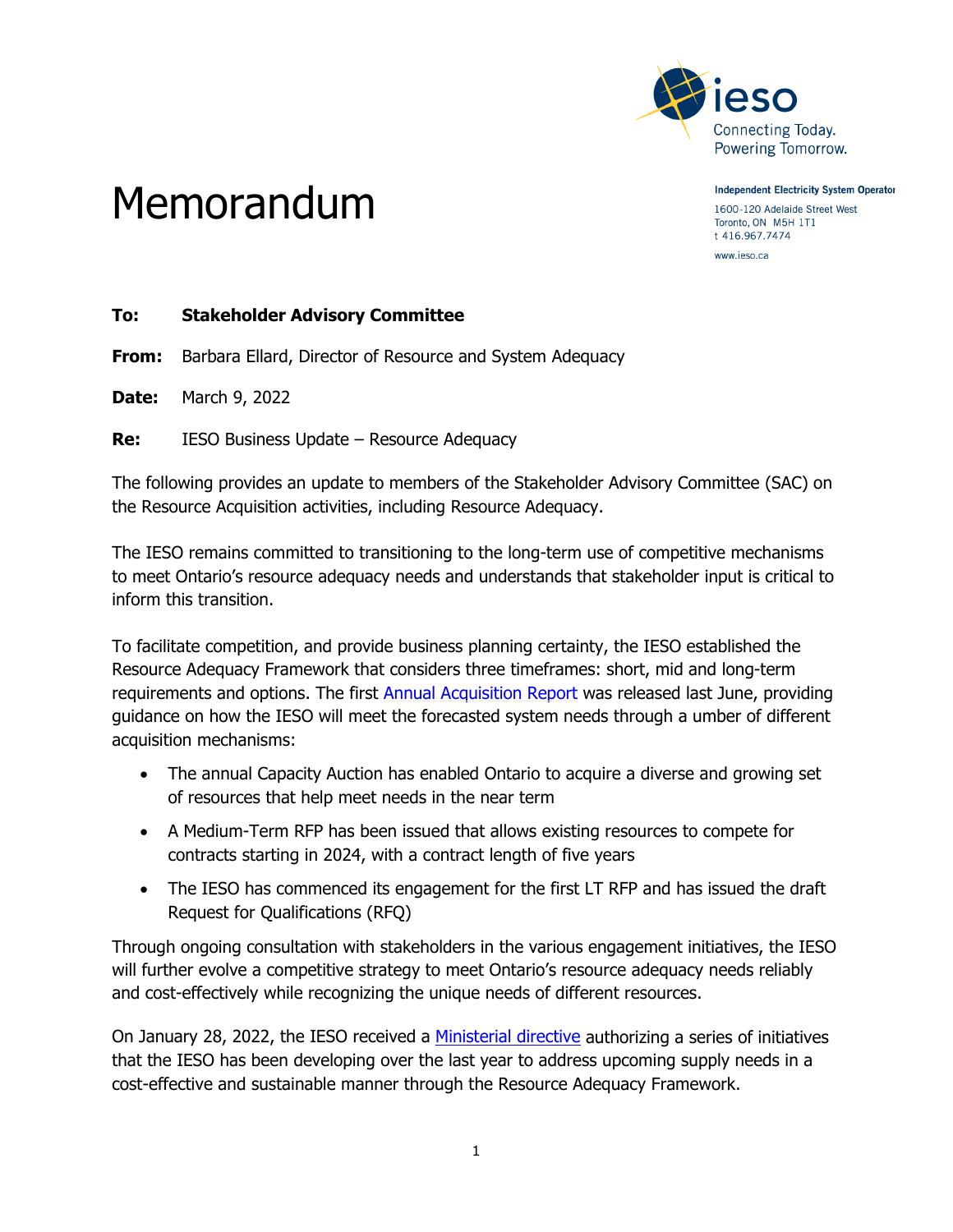This includes continuing with competitive procurements to meet medium- and long-term supply needs. It also directs the IESO to design a new program for small hydroelectric facilities, assessing a program for larger hydro facilities with expiring contracts, and securing contracts for the Oneida Energy Storage Project and the Calstock Generating Station. The Minister of Energy has also asked the IESO to continue its discussions with ITC and report back with an updated assessment its proposed Lake Erie Connector Project.

In an effort to secure supply to meet immediate needs in eastern Ontario, the IESO has now completed a transitional contract with Ontario Power Generation for the continued operation of the Lennox Generating Station. Given its location and operational characteristics, Lennox GS plays a critical role in maintaining the reliability of Ontario's power system and is the only resource available to meet immediate needs in the area.

The IESO continues to engage with the sector on a number of the Resource Adequacy initiatives identified below:

## **Medium Term RFP:**

The final RFP was posted on January  $31<sup>st</sup>$  and registrations were received on February 21. The IESO will review the registrations and prepare the UCAP calculations for each registered resource and determine whether the target capacity will need to be adjusted. Proposals are due by April 28.

#### **Long-term RFP:**

The IESO has been engaging with the sector on key design considerations for the LT RFP. Through the discussion with stakeholders at the engagement session on February 8, as well as in the materials posted for the March 10 session, the IESO proposed that (1) the term length be a minimum of 15 years with the ability for an additional up to 2 years if resources come into service by 2025; (2) the LT RFP will provide an element of protection for the energy revenues, in addition to a capacity payment, (3) draft mandatory and rated criteria that underpin the eligibility, and (4) connection and deliverability considerations.

The IESO also posted the draft RFQ for stakeholder review on February 28 and is inviting comments until March 31. Engagement with impacted Ministries and agencies is ongoing, while engagement with municipalities and Indigenous communities will take place in early April.

# **Capacity Auction**

The enhancements for the 2022 Capacity Auction have transitioned from the design phase into implementation. While Demand Response stakeholders have raised some concerns with proposed changes, the IESO continues to engage with the community to ensure that there are no misconceptions around design changes, and that we understand their concerns and the potential impacts on the auction and/or the linkages to the MSP recommendations.